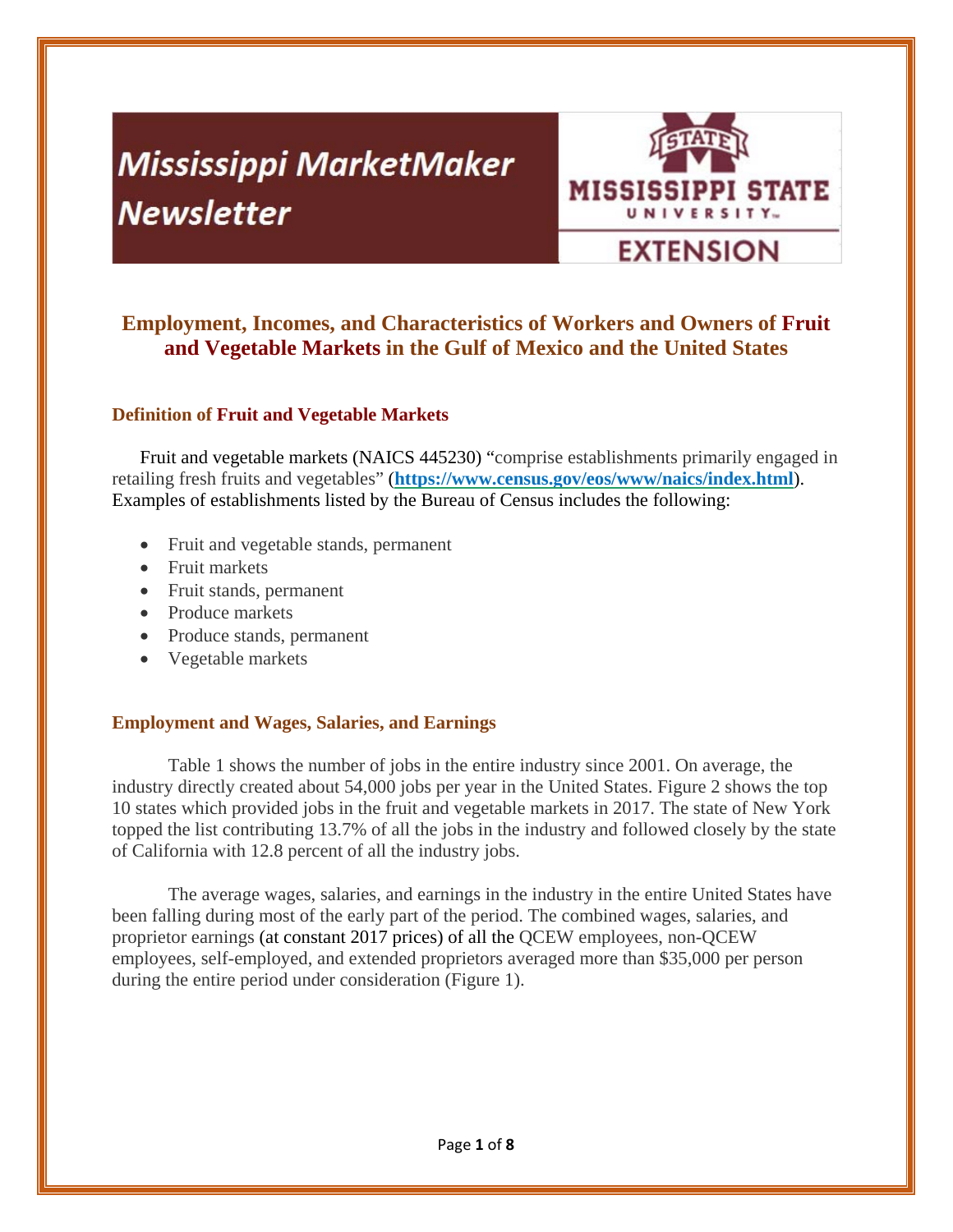

Figure 1. U.S. Annual Employment and Wages, Salaries, and Earnings of QCEW Employees, Non-QCEW Employees, Self-Employed, and Extended Proprietors. Source of raw data: EMSI. **https://e.economicmodeling.com**. Legend: QCEW – U.S. Bureau of Labor Statistics, Quarterly Census of Employment and Wages.



Figure 2. The top 10 states in fruit and vegetable markets by percent of jobs in 2017. Source of raw data: EMSI. **https://e.economicmodeling.com**.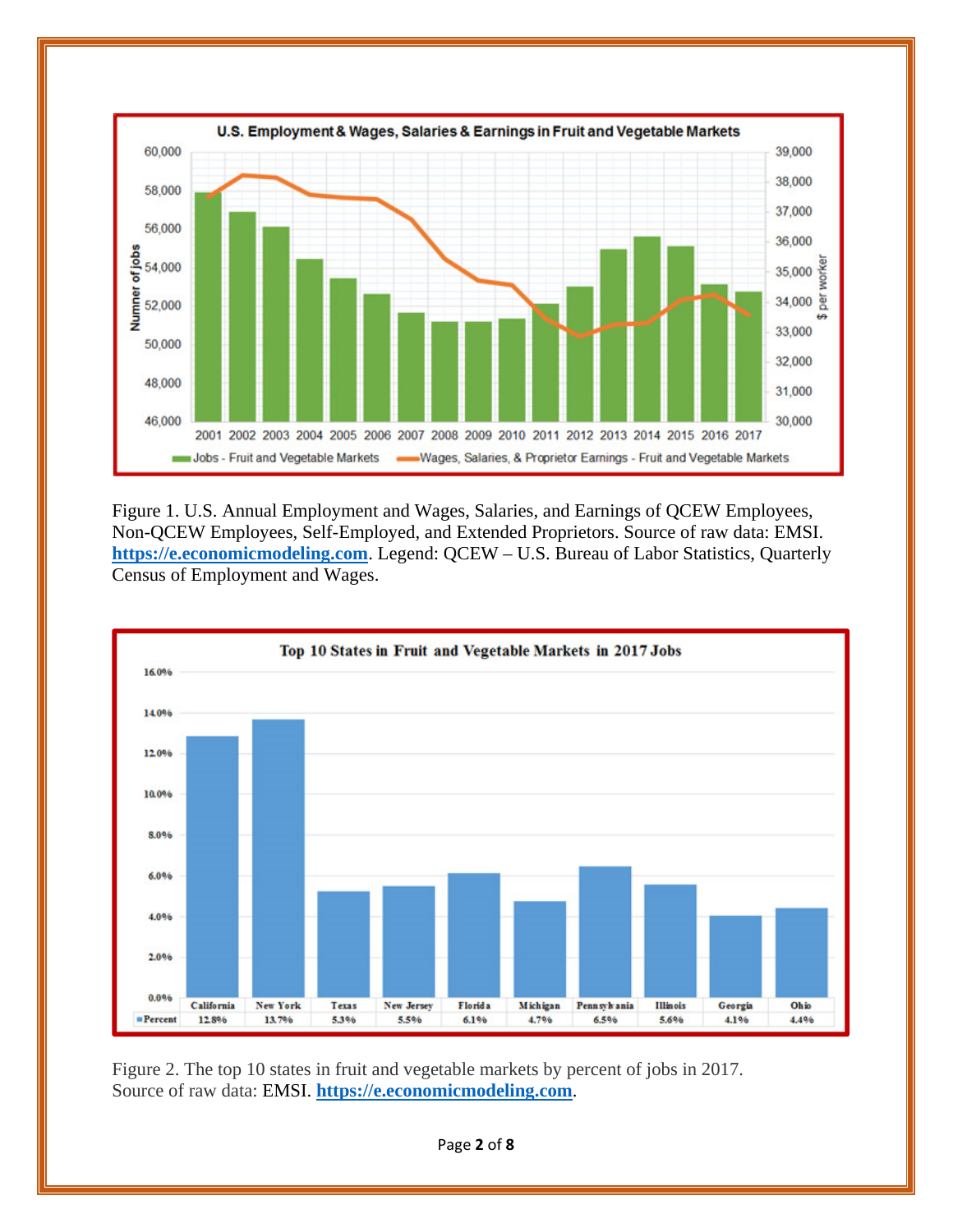The five Gulf of Mexico States (AL, FL, LA, MS, and TX) contributed more than 7,700 jobs or 14.41 percent of all the jobs during the period (Figure 3). The activities in Mississippi and Alabama during the same period added 0.43 and 1.20 percent of the total number of jobs, respectively.

Among the workers in the industry in the Gulf of Mexico States, the average wages, salaries, and earnings have been decreasing during most of the period. The annual earnings of workers and owners in the Gulf of Mexico States during the period averaged about \$34,800 per person (at constant 2017 prices) or 98.26 percent of the national average (Figure 3). During the same period, Mississippi and Alabama workers and owners received average annual pay amounting to 63.13 and 82.38 percent of the national average, respectively.



Figure 3. Annual Employment and Wages, Salaries, and Earnings of QCEW Employees, Non-QCEW Employees, Self-Employed, and Extended Proprietors in the Gulf of Mexico Region. Source of raw data: EMSI. **https://e.economicmodeling.com**. Legend: QCEW – U.S. Bureau of Labor Statistics, Quarterly Census of Employment and Wages.

#### **Distribution of Workers and Owners by Gender**

The most recent industrial overview released by EMSI (Mar. 2018) showed that among workers and owners, 54,2 percent were males (Figure 4). About 45.8 percent of the workers and owners were females. In the Gulf States, similar proportions of men and women worked and owned these businesses.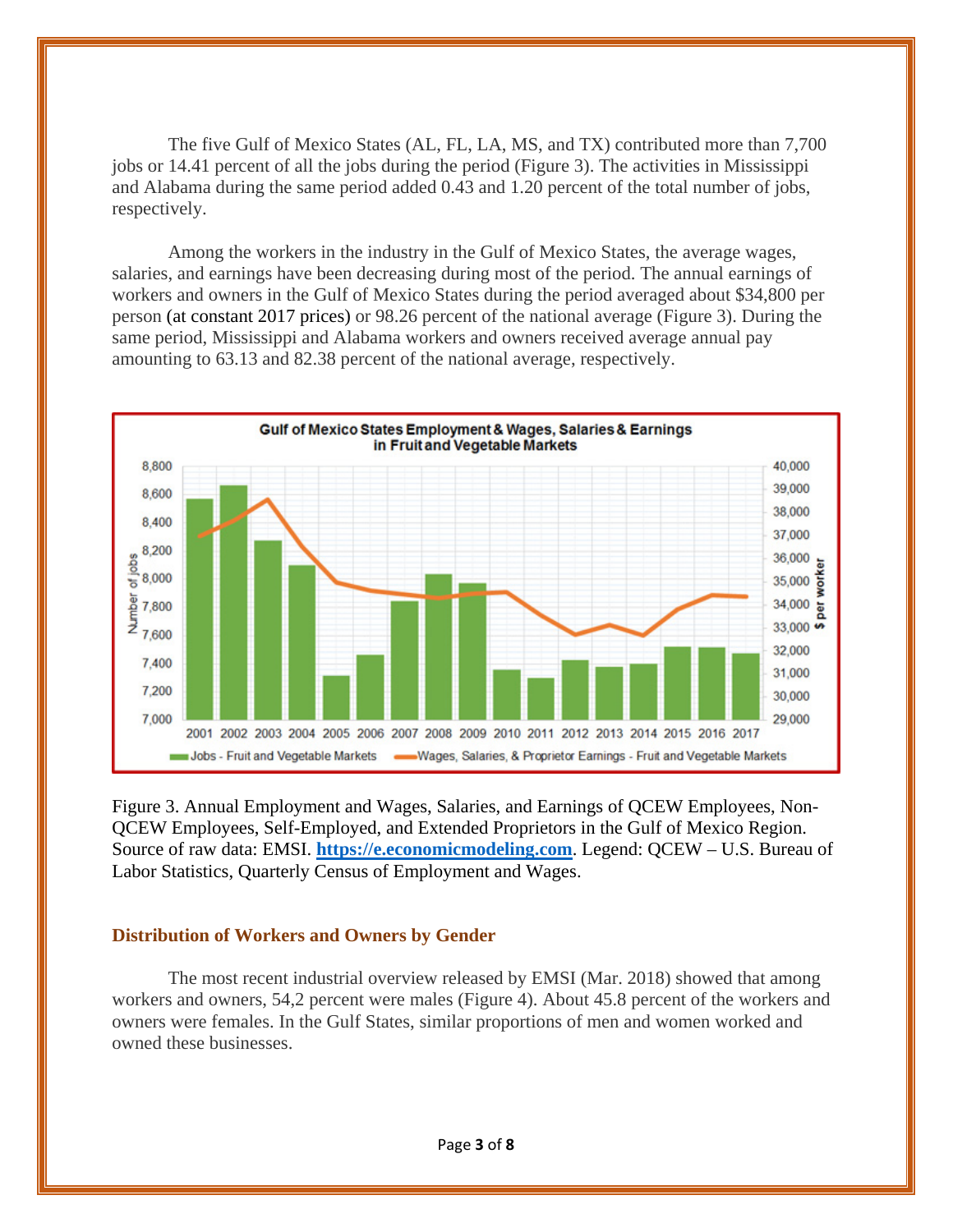| Socio-Demographic Characteristics of Workers and Owners of Fruit and Vegetable Markets |                      |              |                              |              |  |  |  |
|----------------------------------------------------------------------------------------|----------------------|--------------|------------------------------|--------------|--|--|--|
| Industry Gender Breakdown                                                              | <b>United States</b> |              | <b>Gulf of Mexico States</b> |              |  |  |  |
| Gender                                                                                 | $2017$ Jobs          | 2017 Percent | $2017$ Jobs                  | 2017 Percent |  |  |  |
| Males                                                                                  | 28,633               | 54.2%        | 3.989                        | 53.4%        |  |  |  |
| Females                                                                                | 24,148               | 45.8%        | 3,485                        | 46.6%        |  |  |  |
| Total                                                                                  | 52,782               | 100.0%       | 7,474                        | 100.0%       |  |  |  |

Figure 4. Gender Distribution of QCEW Employees, Non-QCEW Employees, Self-Employed, and Extended Proprietors. Source of raw data: EMSI. **https://e.economicmodeling.com**. Legend: QCEW – U.S. Bureau of Labor Statistics, Quarterly Census of Employment and Wages.

#### **Distribution of Workers and Owners by Race or Ethnicity**

The latest industrial overview posted by EMSI (Mar. 2018) sorted workers and owners by race or ethnicity (Figure 5). The majority of the workers and owners are White (63.3%), followed by Hispanic or Latino (20.4%), African American (8.1%), and Asian (6.7%). In the Gulf States, relatively fewer White (57.0%), African American (7.9%), and Asian (5.5%) and more Hispanic (28.6%) people are working in these businesses.

| Socio-Demographic Characteristics of Workers and Owners of Fruit and Vegetable Markets |                      |              |                              |              |  |  |  |
|----------------------------------------------------------------------------------------|----------------------|--------------|------------------------------|--------------|--|--|--|
| <b>Industry Race Breakdown</b>                                                         | <b>United States</b> |              | <b>Gulf of Mexico States</b> |              |  |  |  |
| Race/Ethnicity                                                                         | $2017$ Jobs          | 2017 Percent | $2017$ Jobs                  | 2017 Percent |  |  |  |
| White                                                                                  | 33,397               | 63.3%        | 4.258                        | 57.0%        |  |  |  |
| Hispanic or Latino                                                                     | 10,766               | 20.4%        | 2.139                        | 28.6%        |  |  |  |
| <b>Black or African American</b>                                                       | 4.288                | 8.1%         | 591                          | 7.9%         |  |  |  |
| Asian                                                                                  | 3,559                | 6.7%         | 411                          | 5.5%         |  |  |  |
| Two or More Races                                                                      | 633                  | 1.2%         | 53                           | 0.7%         |  |  |  |
| American Indian or Alaska<br>Native                                                    | 90                   | 0.2%         | 18                           | 0.2%         |  |  |  |
| Native Hawaiian or Other<br>Pacific Islander                                           | 50                   | 0.1%         | 3                            | $0.0\%$      |  |  |  |
| Total                                                                                  | 52,782               | 100.0%       | 7,474                        | 100.0%       |  |  |  |

Figure 5. Race or Ethnic Distribution of QCEW Employees, Non-QCEW Employees, Self-Employed, and Extended Proprietors. Source of raw data: EMSI.

**https://e.economicmodeling.com**. Legend: QCEW – U.S. Bureau of Labor Statistics, Quarterly Census of Employment and Wages.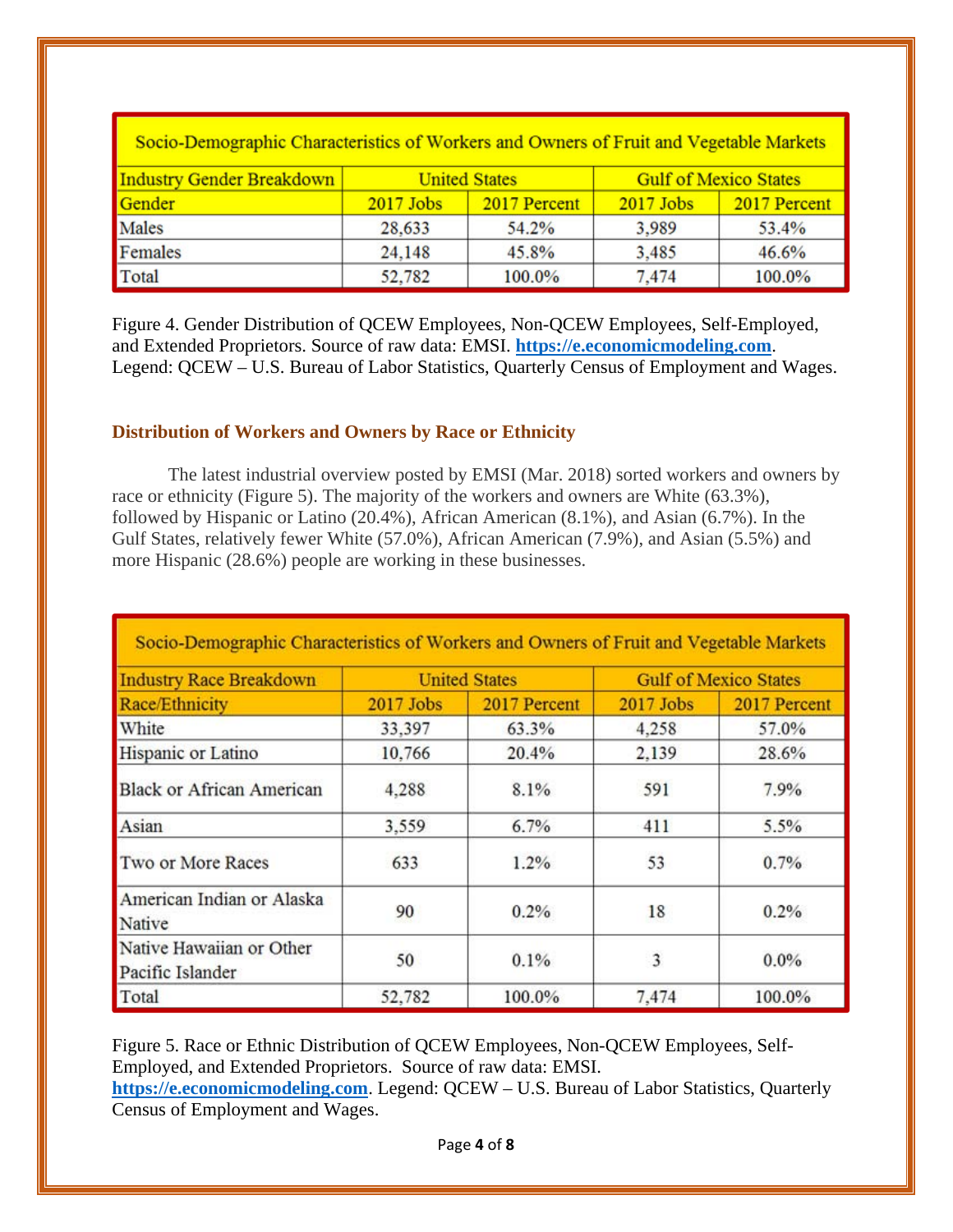#### **Distribution of Workers and Owners by Age**

The technical overview circulated by EMSI (Mar. 2018) grouped workers and owners by age (Figure 6). About 22.8 percent of the workers and owners are 55 years old and above. The "45-54" year-old workers and owners involved 19.6 percent of the total. The "35-44" year-old group added 18.7 percent of the total. The younger workers and owners included 21.3 percent of the rest. The workers and owners in the Gulf States are slightly older (41.79 years) as compared to the national average (40.51 years).

| Socio-Demographic Characteristics of Workers and Owners of Fruit and Vegetable Markets |                      |              |                              |              |  |  |  |
|----------------------------------------------------------------------------------------|----------------------|--------------|------------------------------|--------------|--|--|--|
| <b>Industry Age Breakdown</b>                                                          | <b>United States</b> |              | <b>Gulf of Mexico States</b> |              |  |  |  |
| Age                                                                                    | 2017 Jobs            | 2017 Percent | 2017 Jobs                    | 2017 Percent |  |  |  |
| $14 - 18$                                                                              | 3.856                | 7.3%         | 425                          | 5.7%         |  |  |  |
| $19 - 24$                                                                              | 7,371                | 14.0%        | 882                          | 11.8%        |  |  |  |
| $25 - 34$                                                                              | 9.254                | 17.5%        | 1,312                        | 17.6%        |  |  |  |
| $35 - 44$                                                                              | 9,871                | 18.7%        | 1,406                        | 18.8%        |  |  |  |
| 45-54                                                                                  | 10,367               | 19.6%        | 1,624                        | 21.7%        |  |  |  |
| 55-64                                                                                  | 9,036                | 17.1%        | 1,404                        | 18.8%        |  |  |  |
| $65+$                                                                                  | 3,027                | 5.7%         | 422                          | 5.6%         |  |  |  |
| Total                                                                                  | 52,782               | 100.0%       | 7,474                        | 100.0%       |  |  |  |

Figure 6. Age Distribution of QCEW Employees, Non-QCEW Employees, Self-Employed, and Extended Proprietors. Source of raw data: EMSI. **https://e.economicmodeling.com**. Legend: QCEW – U.S. Bureau of Labor Statistics, Quarterly Census of Employment and Wages.

#### **Businesses Registered in MarketMaker**

If you need an online database of these businesses, you can perform the following search at the Mississippi MarketMaker (**https://ms.foodmarketmaker.com/**) or other member states (**https://foodmarketmaker.com/**):

Keywords: Fruit & Vegetable » States: AL, AK, AZ, AR, CA, CO, CT, DC, DE, FL, GA, HI, ID, IL, IN, IA, KS, KY, LA, ME, MD, MA, MI, MN, MS, MO, MT, NE, NV, NH, NJ, NM, NY, NC, ND, OH, OK, OR, PA, RI, SC, SD, TN, TX, UT, VT, VA, WA, WV, WI, or WY » Type: Food Retailer » Profile: Food Retailer > Fruit & Vegetable Market

More than 12,600 fruit and vegetable markets registered their business profiles in MarketMaker (Figure 7). Click this **LINK** to view the entire search results online. You can sort the results alphabetically, by relevance, or by the distance to your current location.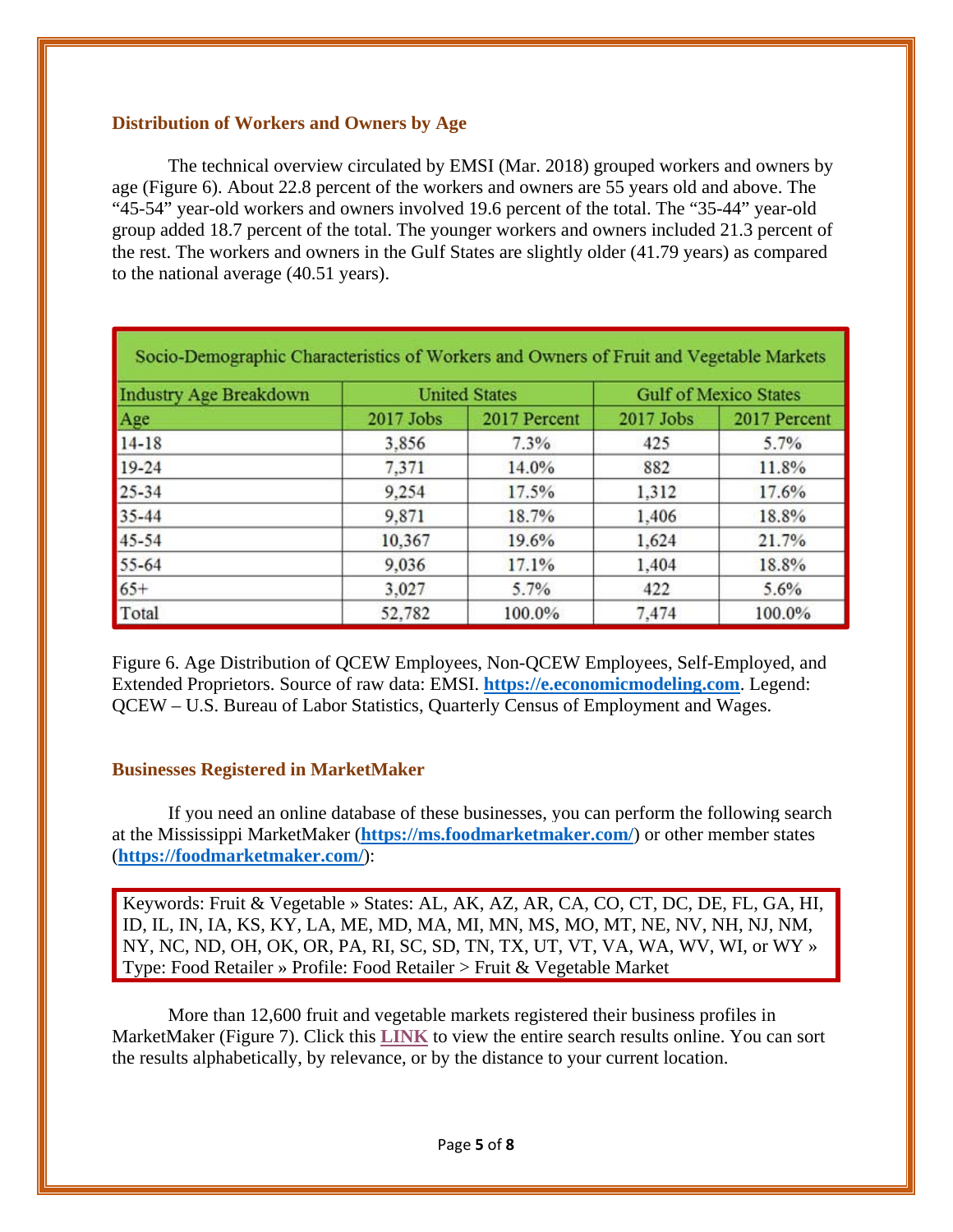About 2,000 fruit and vegetable businesses are registered in the five Gulf of Mexico States. In Mississippi and Alabama, there are 75 and 159 fruit and vegetable markets registered in MarketMaker, respectively.



Figure 7. Map of fruit and vegetable market registered in MarketMaker. Click this **LINK** to view all the search results.

#### **Frequently Asked Questions**

#### **What is MarketMaker?**

**MarketMaker** is the most extensive and most in-depth database of its kind featuring a diverse community of food-related businesses: buyers, farmers/ranchers, fisheries, farmers markets, processors/packers, wineries, restaurants and more. **MarketMaker** provides simple yet powerful search tools to connect with others across the production and distribution chain (**http://ms.foodmarketmaker.com/**).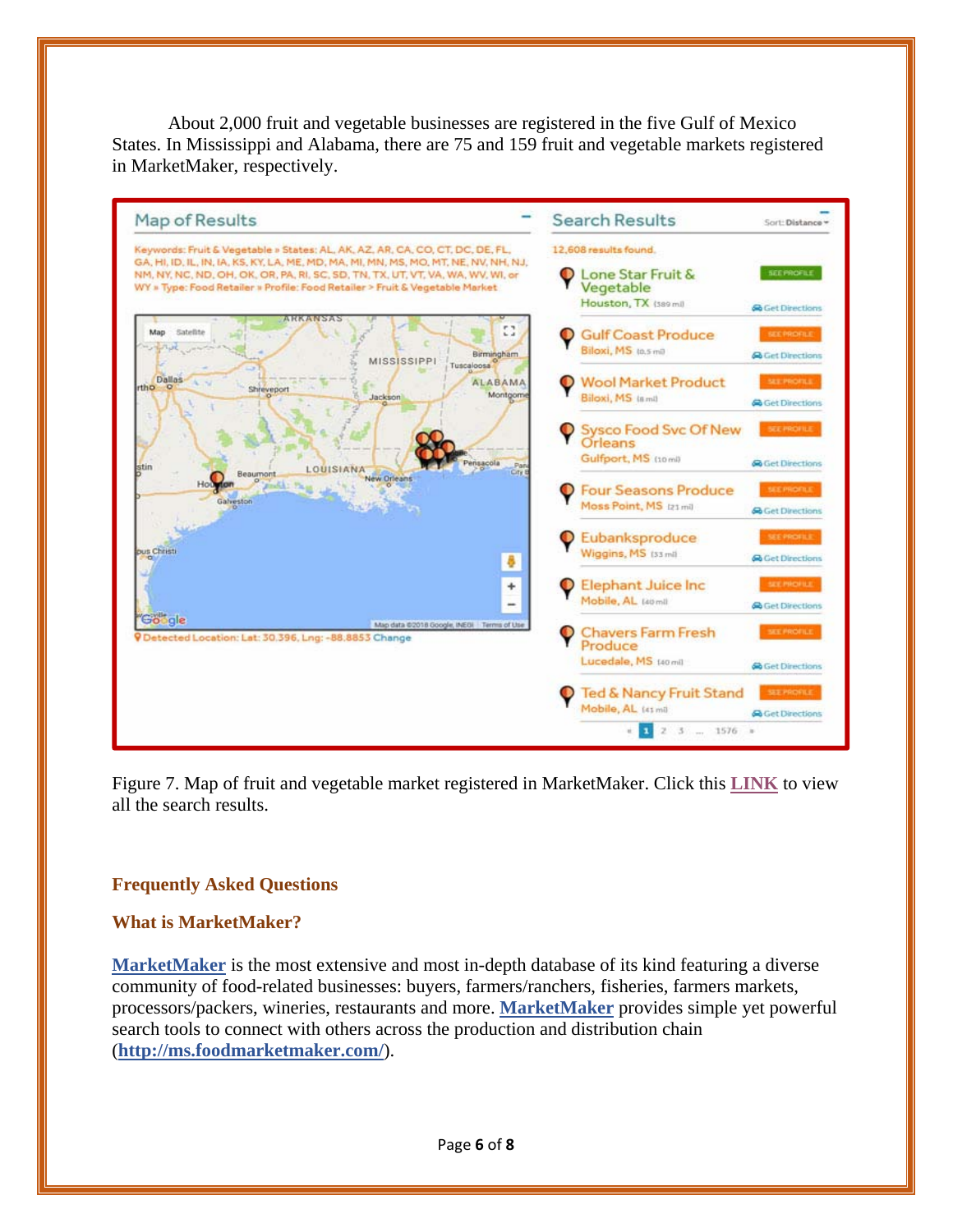#### **Where can you find Mississippi MarketMaker?**

MarketMaker is located at **http://ms.foodmarketmaker.com/**. Ask Siri or Cortana to search for "Mississippi MarketMaker" on your smartphone.

#### **How do you register your food business in Mississippi MarketMaker?**

Click **Register** and type your email address and a password in the spaces under Register. Be prepared to enter information (and pictures) about your business.

# **What are the benefits of registering your food business in Mississippi MarketMaker?**

Producers register their businesses in **MarketMaker** because food buyers of all types access our database to find products and services to meet their specific needs. Through **MarketMaker**, producers can reach more customers and more efficient form successful business alliances.

#### **How do you search for your business profile in Mississippi MarketMaker?**

Click **Search** and type the name of your company in the space under Search MarketMaker.

#### **How do you update your business profile in Mississippi MarketMaker?**

Click **Register** and then click UPDATE YOUR PROFILE. Type your email address and password in the spaces under Account Login**.** Be prepared to enter updated information (and pictures) about your business.

# **MarketMaker Training Workshops**

This training workshop is available upon request by a group of 6-12 producers, extension agents, state regulatory agencies staff, and teachers. Each workshop will best fit the needs of the participants. Email Dr. Ben Posadas for details at **ben.posadas@msstate.edu**.

#### **How do you search for local food businesses in Mississippi MarketMaker?**

Click **Search** and type a keyword in the space under Search MarketMaker.

# **What is the Market Research tool of MarketMaker?**

The MarketMaker research tool is an interactive mapping resource for identifying target markets, developing customized census profiles, and mapping food related businesses over demographic maps.

#### **Where do you find the Market Research tool in MarketMaker?**

Look for the Market Research section in MarketMaker and click **Research your market now** or **Use the previous version**.